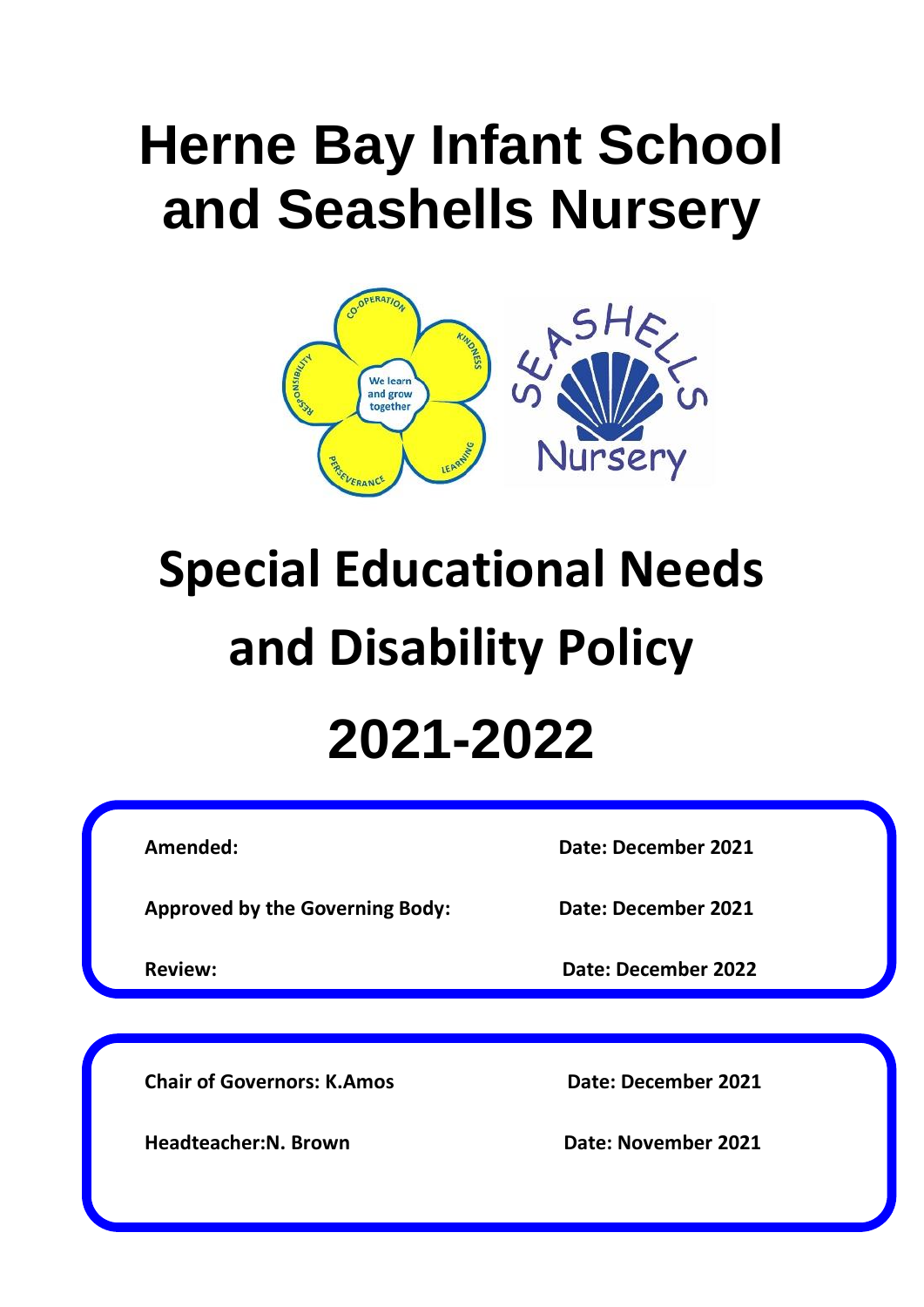## Herne Bay Infant School and Seashells Nursery Special Educational Needs and Disability Policy

### Reviewed December 2021

This policy is written in line with the requirements of:- Children and Families Act 2014 SEN Code of Practice 2015 SI 2014 1530 Special Educational Needs and Disability Regulations 2014 Part 3 Duties on Schools – Special Educational Needs Co-ordinators Schedule 1 regulation 51– Information to be included in the SEN information report Schedule 2 regulation 53 – Information to be published by a local authority in its local offer Equality Act 2010 Schools Admissions Code, DfE 1 Feb 2012 SI 2012 1124 The School Information (England) (Amendment) Regulations 2012 SI 2013 758 The School Information (England) (Amendment) Regulations 2013

This policy should be read in conjunction with existing school policies.

This policy was developed with members of the Local Authority, the Coastal Alliance SENCo Group and representatives from the governing body, parents/carers, and parents of children with special educational needs and will be reviewed annually.

#### **Definition of SEN**

A child or young person has SEN (Special Educational Needs) if they have a learning difficulty or disability which calls for special educational provision to be made for him or her.

A child of compulsory school age or a young person has a learning difficulty if he or she:

- (a) Has a significantly greater difficulty in learning than the majority of others of the same age; or
- *(b)* Has a disability which prevents or hinders him or her from making use of facilities of a kind generally provided for others of the same age in mainstream schools or mainstream post-16 institutions. *SEN Code of Practice (2014, p 4)*

#### **Definition of Disability**

Many children and young people who have SEN may also have a disability under the Equality Act 2010 – that is '…a physical or mental impairment which has a long-term and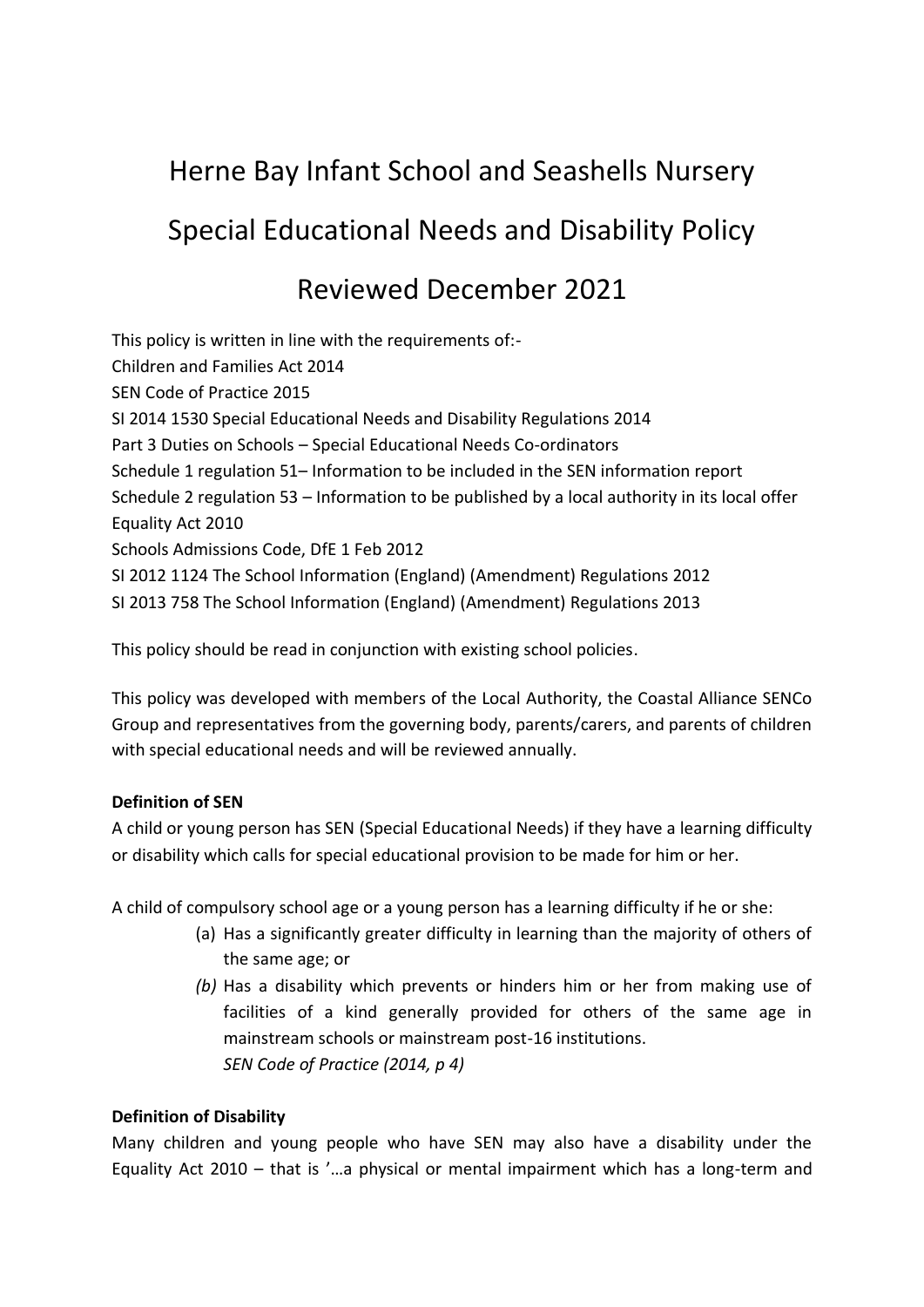substantial adverse effect on their ability to carry out normal day-to-day activities'. This definition provides a relatively low threshold and includes more children than many realise: 'long-term' is defined as 'a year or more' and 'substantial' is defined as 'more than minor or trivial'. *SEN Code of Practice (2014, p5)*

#### *1 The kinds of special educational need for which provision is made at the school*

At Herne Bay Infant School and Seashells Nursery, we can make provision for every kind of frequently occurring special educational need without an Education, Health and Care Plan, for instance dyslexia, dyspraxia, speech and language needs, autism, learning difficulties, visual and hearing impairments, social and emotional difficulties. There are other kinds of special educational need which do not occur as frequently and with which the school is less familiar, but with appropriate training and advice we hope that these kinds of needs can be met.

The school also currently meets the needs of pupils with an Education, Health and Care Plan with the following kinds of special educational need: Speech, Language and Communication; Cognition and Learning; Social, Emotional and Mental Health; Physical, Sensory or significant Medical Needs. Decisions on the admission of pupils with an Education, Health and Care Plan are made by the Local Authority.

The admission arrangements for pupils without an Education, Health and Care Plan do not discriminate against or disadvantage children with disabilities or those with special educational needs.

#### *2 Information about the policy for identification and assessment of pupils with SEN*

At Herne Bay Infant School and Seashells Nursery we monitor the progress of all pupils termly to review their academic progress. We also use a range of assessments with pupils at various points, including Read Write Inc, Y1 phonics screening, end of Key Stage SATs, Sensory Screening, Speech Link and Language Link.

Where progress is not sufficient, even if a special educational need has not been identified, we put in place extra support to enable the pupil to catch up. Examples of extra support are daily reading, Better Reading Partnerships, phonics support, speech and language programmes, in class literacy and maths interventions including Precision Teaching, fine and gross motor skills support, social skills support.

Some pupils may continue to make inadequate progress, despite high-quality teaching targeted at their areas of weakness. For these pupils, and in consultation with parents, we will use a range of assessment tools and work with external advisors to determine the cause of the learning difficulty.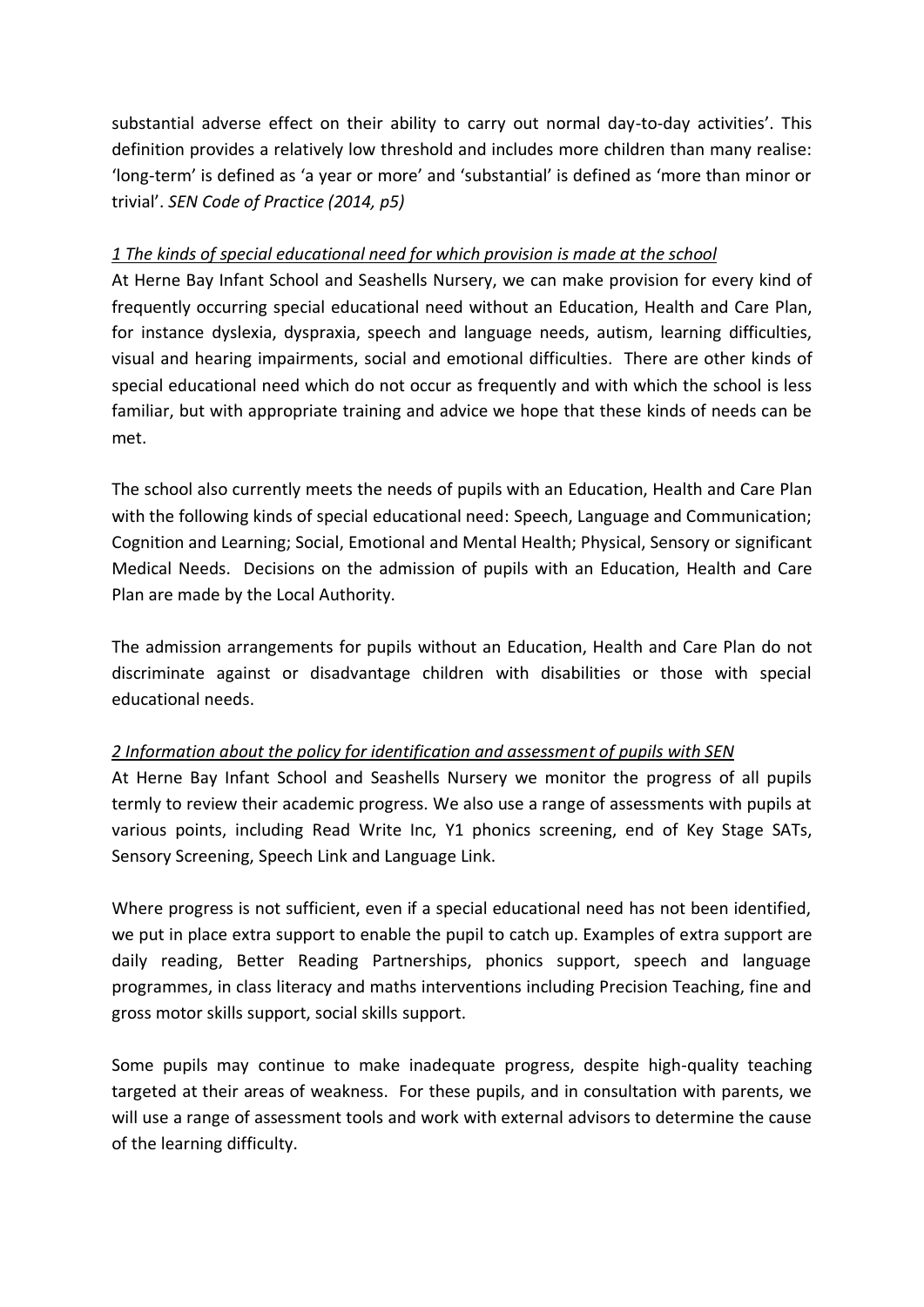The purpose of this more detailed assessment is to understand which additional resources and different approaches are required to enable the pupil to make better progress. These will be shared with parents, put into a Provision Plan and reviewed regularly, and refined / revised if necessary. At this point we will have identified that the pupil has a special educational need because the school is making special educational provision for the pupil which is additional and different to what is normally available.

If the pupil is able to make good progress using this additional and different resource (but would not be able to maintain this good progress without it) we will continue to identify the pupil as having a special educational need. If the pupil is able to maintain good progress without the additional and different resources he or she will not be identified with special educational needs. When any change in identification of SEN is made, parents will be notified.

We will ensure that all teachers and support staff who work with the pupil are aware of the support to be provided and the teaching approaches to be used.

#### *3 Information about the school's policies for making provision for pupils with special educational needs whether or not they have EHC Plans, including*

#### *3a How the school evaluates the effectiveness of its provision for such pupils*

Each review of the Provision Plan will be informed by the views of the pupil, parents, teachers and the assessment information from teachers or other professionals which will show whether adequate progress is being made.

The *SEN Code of Practice (2014, 6.17)* describes inadequate progress thus:

- Is significantly slower than that of their peers starting from the same baseline
- Fails to match or better the child's previous rate of progress
- Fails to close the attainment gap between rate of progress
- Widens the attainment gap

For pupils with an Education, Health and Care Plan there will be an Annual Review of the provision made for the child, which will enable an evaluation of the effectiveness of the special provision.

#### *3b the school's arrangements for assessing and reviewing the progress of pupils with special educational needs*

Every pupil in the school has their progress tracked termly. In addition to this, pupils with special educational needs may have additional assessments.

If these assessments do not show adequate progress is being made the Provision Map will be reviewed and adjusted.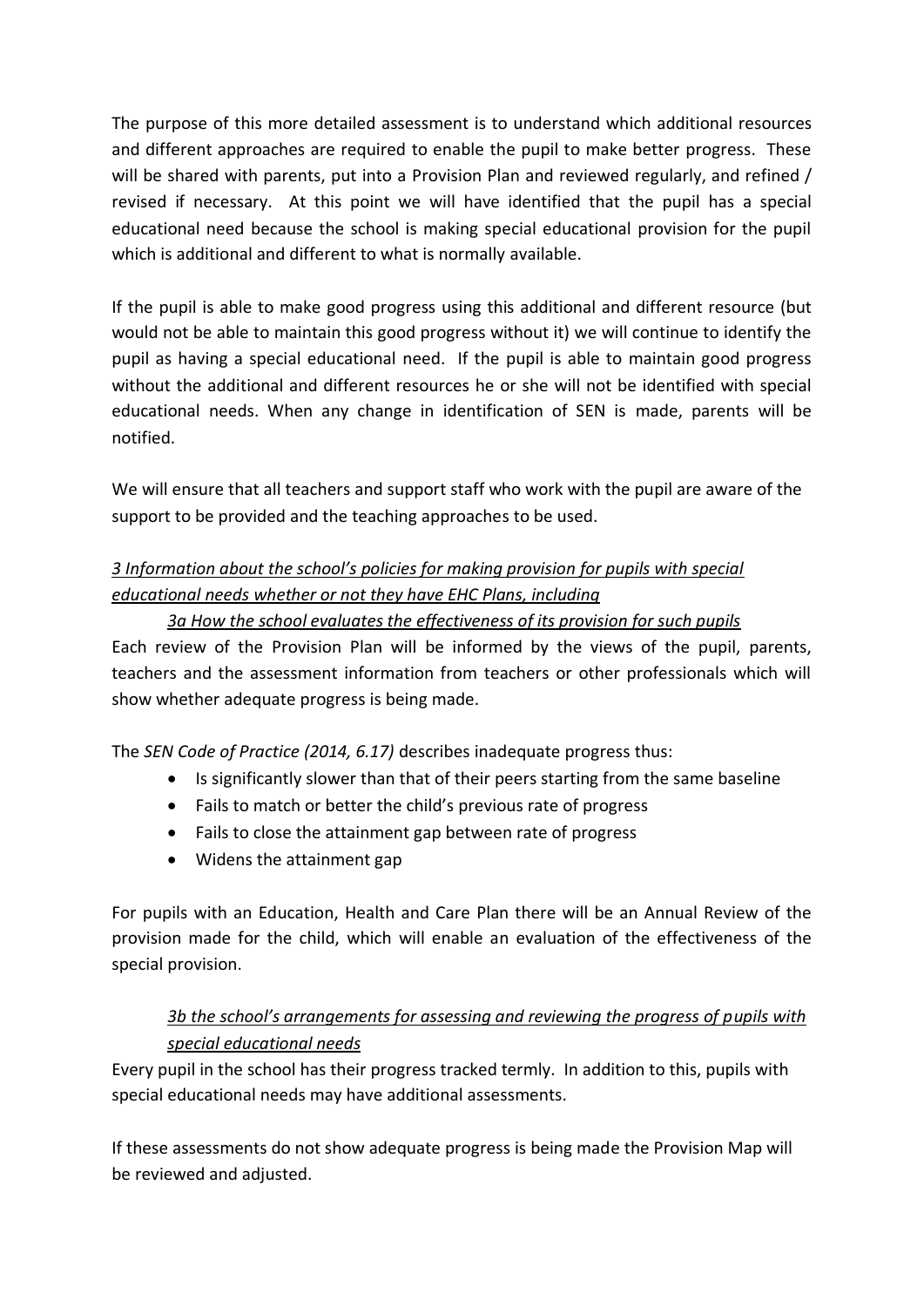#### *3c the school's approach to teaching pupils with special educational needs*

High quality teaching, differentiated for individual pupils, is the first step in responding to pupils who have or may have SEN. Additional intervention and support cannot compensate for a lack of good quality teaching. At Herne Bay Infant School and Seashells Nursery, we regularly and carefully review the quality of teaching for all pupils, including those at risk of underachievement. This includes reviewing and, where necessary, improving, teachers' understanding of strategies to identify and support vulnerable pupils and their knowledge of the SEN most frequently encountered. *SEN Code of Practice (2014, 6.37)*

We follow the Best Practice Guidance for the Early Years and Mainstream Core Standards advice developed by Kent County Council to ensure that our teaching conforms to best practice.

In meeting the Mainstream Core Standards the school employs some additional teaching approaches, as advised by internal and external assessments e.g. one to one or small group support, precision teaching, small group teaching, use of ICT software learning packages. These are delivered by staff employed through the funding provided to the school, including through 'notional SEN funding' & 'High Needs Funding' (SENIF in Seashells Nursery).

#### *3d how the school adapts the curriculum and learning environment for pupils with special educational needs*

At Herne Bay Infant School and Seashells Nursery, we will follow the advice in the Best Practice Guidance for the Early Years and Mainstream Core Standards on how to adapt the curriculum and the learning environment for pupils with special educational needs. We also incorporate the advice provided as a result of assessments, both internal and external, and the strategies described in Education, Health and Care Plans.

*As part of our requirement to keep the appropriateness of our curriculum and learning environment under review, the Governors have made improvements as part of the school's accessibility planning and staff have received guidance and training, including on the New SEND Code of Practice and in Differentiation of the curriculum.* 

#### *3e additional support for learning that is available to pupils with special educational needs*

As part of our budget we receive 'notional SEN funding'. This funding is used to ensure that the quality of teaching is good in the school and that there are sufficient resources to deploy additional and different teaching for pupils requiring SEN support. The amount of support required for each pupil to make good progress will be different in each case. In very few cases a very high level of resourcing is required.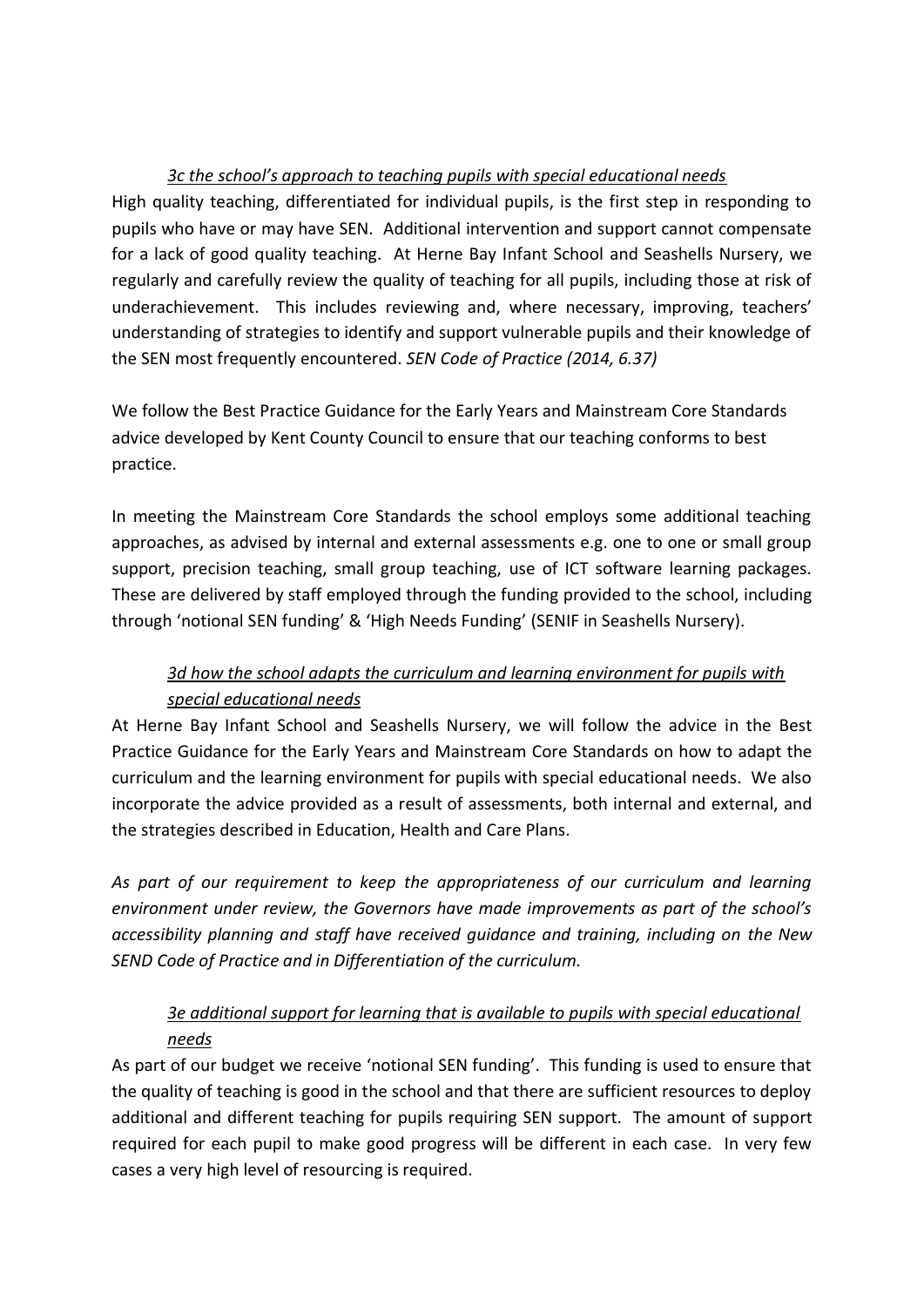The funding arrangements require schools to provide up to £6000 per year of resources for pupils with high need (pupils with Education Health and Care Plans), and above that amount application can be made to the Local Authority for High Needs Funding (SENIF in Seashells Nursery).

#### *3f how the school enables pupils with special educational needs to engage in activities of the school (including physical activities) together with children who do not have special educational needs*

All clubs, trips and activities offered are available to pupils with special educational needs either with or without an Education, Health and Care Plan, subject to Risk Assessment alongside parents. Where it is necessary & appropriate, the school will use the resources available to it to provide additional adult support to enable the safe participation of the pupil in the activity. Very occasionally, an alternative but similar experience to the trip may be offered as the result of Risk Assessment.

#### *3g support that is available for improving the emotional and social development of pupils with special educational needs*

At Herne Bay Infant School and Seashells Nursery, we understand that an important feature of the school is to enable all pupils to develop emotional resilience and social skills, both through direct teaching and indirectly. Circle Time is held weekly in every class & Social Skills groups are set up where required. Additional support is provided by dedicated Behaviour Support Teaching Assistants & to families by FLO.

For some pupils with the most need for help in this area we can also refer to an Educational Psychologist or signpost for other assessments.

Pupils in the early stages of emotional and social development because of their special educational needs will be supported to enable them to develop and mature appropriately.

#### *4 The name and contact details of the SEN Co-ordinator*

The SEN Co-ordinator, 3 days a week at Herne Bay Infant School, is Fiona Wood, who is a qualified teacher (BSc (Hons) QTS, MEd) with more than 16 years' experience in a SENCo role.

The SEN Co-ordinator at Seashells Nursery is Emma Gilbert, who is a qualified teacher (BA (Hons) PGCE).

Fiona Wood and Emma Gilbert can be contacted on the school telephone number- 01227 372245.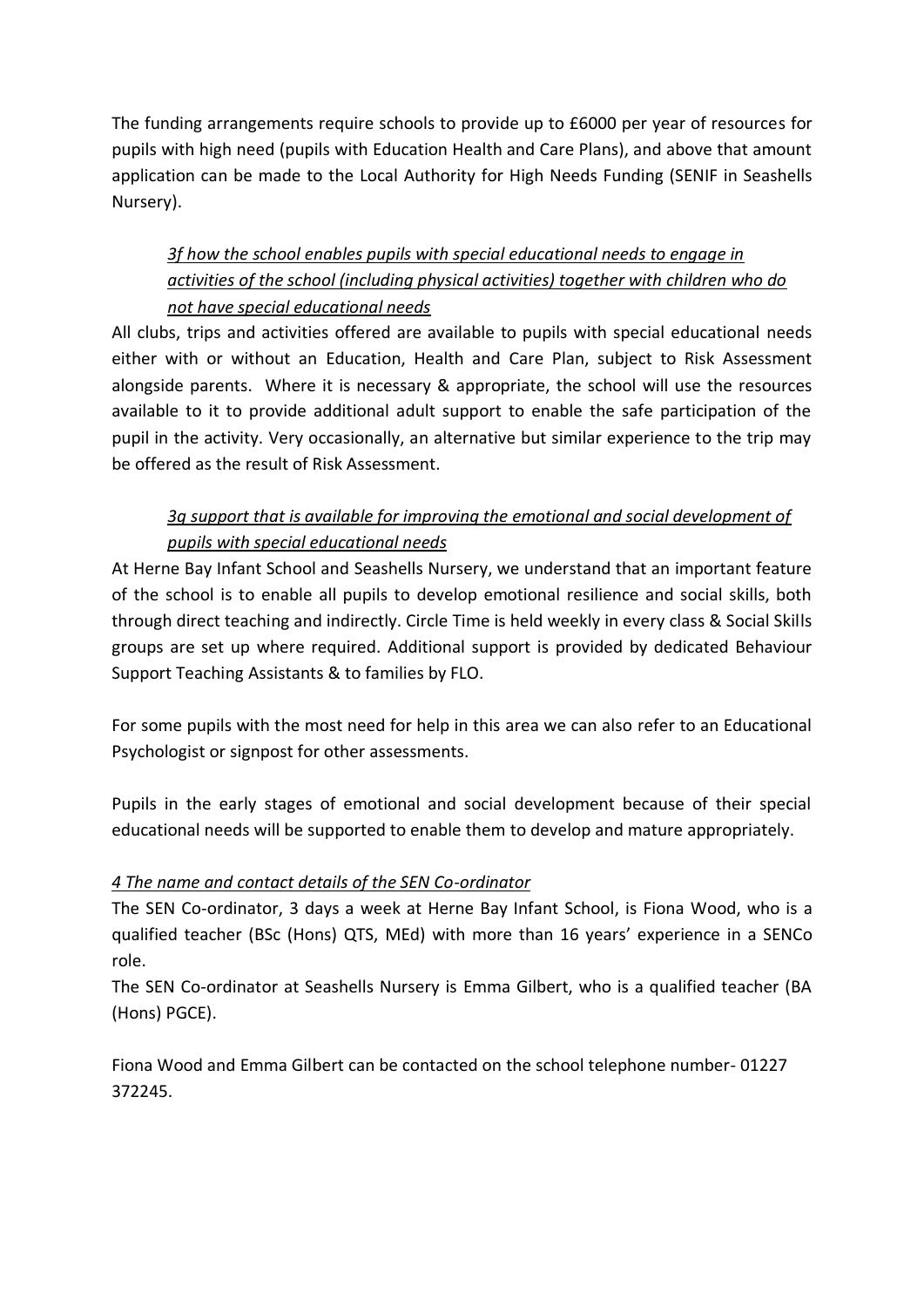#### *5 Information about the expertise and training of staff in relation to children and young people with special educational needs and how specialist expertise will be secured*

Teachers and Teaching Assistants have had the following awareness training: Read Write Inc; Circle Time; Social Skills; Clever Hands; The Role of the Adult in School; Supporting Challenging Behaviour; Precision Teaching; Attachment Theory; Task Analysis; Speech & Language. Some members of staff have received additional training in order to support particular pupils including: medical training eg. Anaphylaxis; Autism Awareness; Speech and Language Therapy, including Working with Reluctant Speakers; Video Interaction Guidance (VIG); Anxiety.

Where a training need is identified beyond this, we work to find a provider who is able to deliver it, including through LIFT. Training might be through: Specialist Provision; Specialist Teachers; Educational Psychologists; Speech and Language Therapists; Occupational Therapists; Physiotherapists. SEN training is included in the school training budget.

#### *6 Information about how equipment and facilities to support children and young people with special educational needs will be secured*

Where external advisors recommend the use of equipment or facilities which the school does not have, we will aim to purchase it using the notional SEN funding, High Needs Funding or seek it by loan. For highly specialist communication equipment the school will seek the advice of the KCC Communication and Assistive Technology team.

#### *7 The arrangements for consulting parents of children with special educational needs, and involving them in their education*

All parents are invited to discuss the progress of their children three times a year and receive a written report annually. In addition, we are happy to arrange meetings outside these times. As part of our normal teaching arrangements, all pupils will access some additional teaching to help them catch-up if the progress monitoring indicates that this is necessary; this will not imply that the pupil has a special educational need.

If, following this normal provision, improvements in progress are not seen, we will contact parents to discuss the use of internal or external assessments which will help us to understand these needs better. From this point onwards the pupil may be identified as having special educational needs because special educational provision is being made and the parent will be involved in planning and review of this support, including through the sharing of an individual Provision Plan.

In addition to this, parents of pupils with an Education, Health and Care Plan will be invited to contribute to and attend an Annual Review, which, wherever possible will also include other agencies involved with the pupil. Information will be made accessible for parents.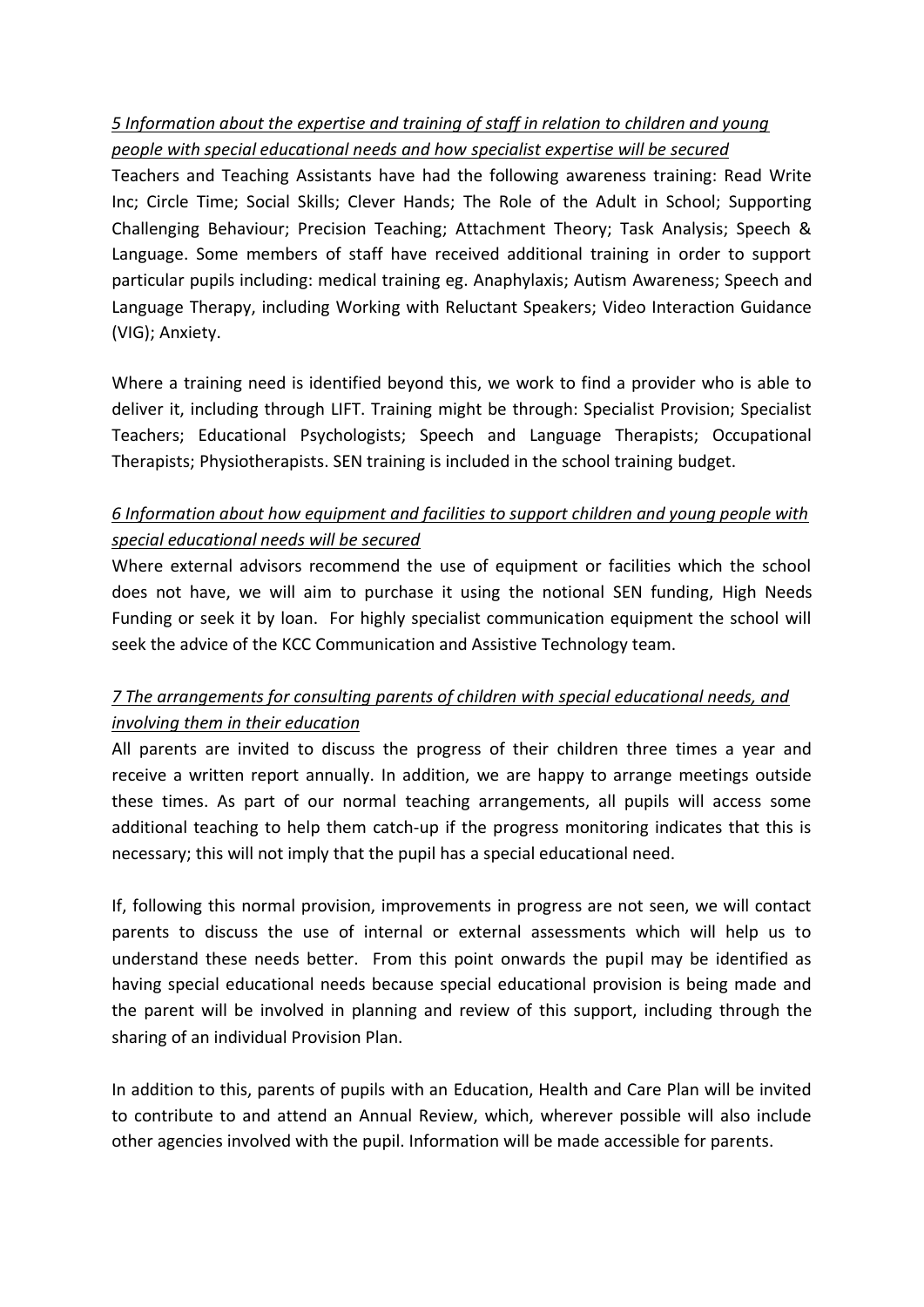#### *8 The arrangements for consulting young people with special educational needs about, and involving them in, their education*

When a pupil has been identified as having special educational needs because special educational provision is being made for him or her, a decision will be made as to whether the pupil will be consulted about and involved in the arrangements made for them as part of planning. Parents are likely to play a more significant role in the early childhood years.

#### *9 The arrangements made by the governing body relating to the treatment of complaints from parents of pupils with special educational needs concerning the provision made at the school*

The normal arrangements for the treatment of complaints at Herne Bay Infant School and Seashells Nursery are used for complaints about provision made for special educational needs. We encourage parents to discuss their concerns with the class teacher, SENCo, Family Liaison Officer or the Headteacher to resolve the issue before making the complaint formal to the Chair of the Governing Body.

If the complaint is not resolved after it has been considered by the Governing Body, then a disagreement resolution service or mediation service can be contacted. If it remains unresolved after this, the complainant can appeal to the First–tier Tribunal (Special Educational Needs and Disability), if the case refers to disability discrimination, or to the Secretary of State for all other cases.

There are some circumstances, usually for children who have an Education, Health & Care Plan, where there is a statutory right for parents to appeal against a decision of the Local Authority. Complaints which fall within this category cannot be investigated by the school.

*10 How the Governing Body involves other bodies, including health and social services bodies, Local Authority support services and voluntary organisations, in meeting the needs of pupils with special educational needs and in supporting the families of such pupils* The governing body have engaged with the following bodies:-

- Free membership of LIFT for access to Specialist Teaching and Learning Service
- A Service Level Agreement with an Educational Psychologist for 8 days per year
- Access to Local Authority's Service Level Agreement with Speech and Language Therapy Services / Occupational Therapy Services / Physiotherapy Services for pupil with requirement for direct therapy or advice
- Ability to make ad hoc requests for advice from Communication and Assistive Technology Team, etc
- Membership of professional networks for SENCOs eg Coastal Alliance